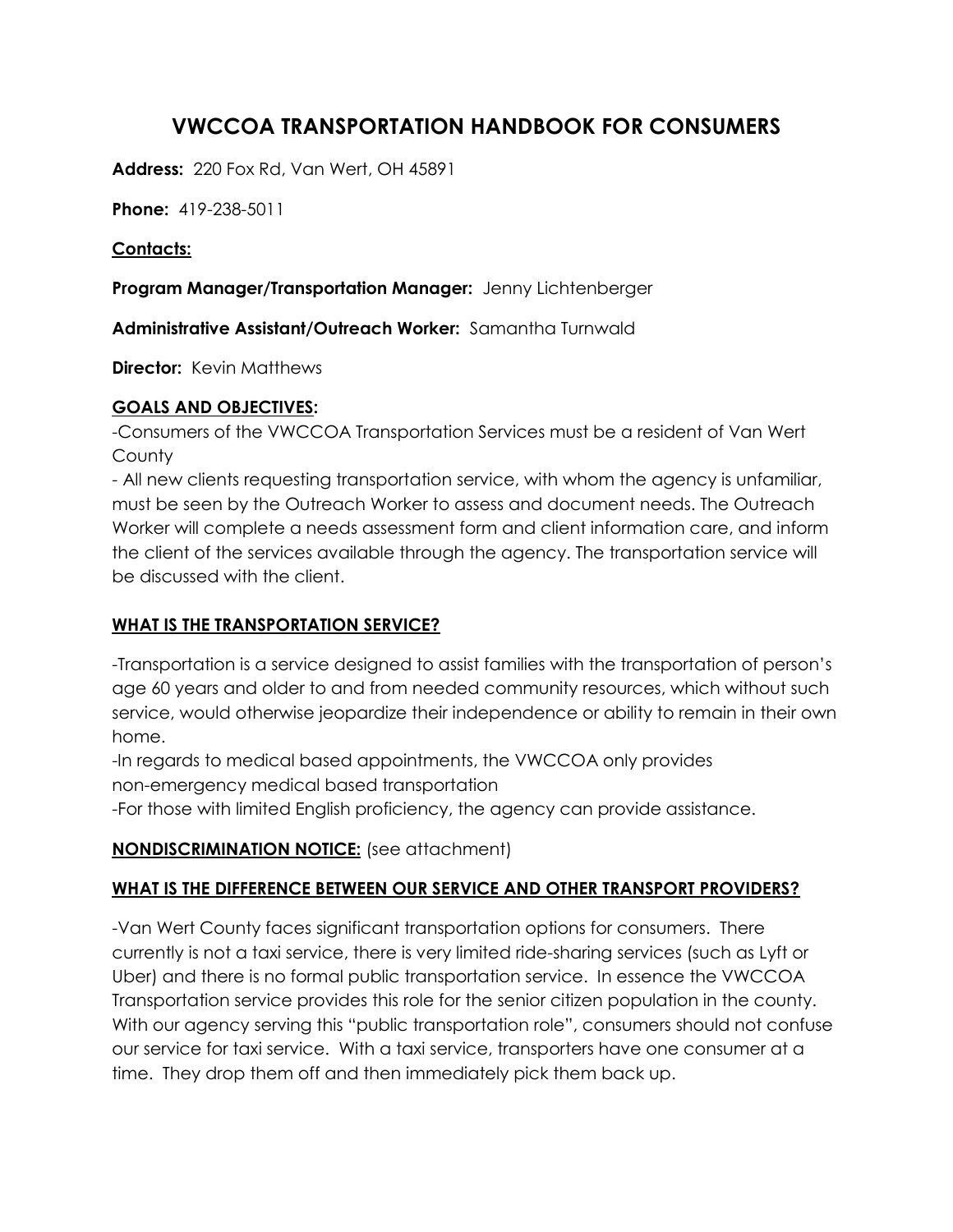### **IS THERE MORE THAN ONE PERSON RIDING AT A TIME and HOW LONG UNTIL I AM PICKED UP?**

-The Council on Aging transportation is transporting many consumers at a single time. For example, we may have 5 consumers at appointments at any one given time. While at times you may be able to be picked up immediately after calling the COA, for the most part consumers will most likely wait in between 20 to 30 minutes to be picked up. Some consumers just do not like to wait, which is understandable. For those looking for other "taxi service" type options, our agency is able to provide referrals to private transport companies that can provide the type of service you are looking for. Please understand that these companies charge a fee for their service.

# **HOW MUCH DOES THE SERVICE COST?**

There is no specific fee required for this service, however, as a non-profit, charitable organization we rely on donations to provide transportation service at the level we offer. Participants will be permitted to determine for themselves what they are able to contribute.

Any donations given to the driver are required to be turned in to the VWCCOA and applied to the cost of maintaining our services. Drivers are not permitted to accept tips for service. No person, otherwise eligible, will be denied service because of their inability to contribute or for not contributing.

# **TARGET POPULATION:**

-Senior Transportation is for all Van Wert County Elderly persons, with a valid need for service, however, agency guidelines specify that first consideration be given to those most in need.

-Priority will be given to those who live in their own home who are non-drivers, and/or do not have access to a vehicle in their own home (and have no network of family/friends to assist with transportation); those who are disabled, ill or isolated, frail; also clients with a low income, minorities and persons age 75 and over. Wheelchair bound consumers needing non-emergency medical transportation are provided with the greatest priority.

-Persons under the age of 60 may be transported under the following situations:

- >If their spouse is age 60 or older and are riding with them.
- >When they are rider aides or serving as client escorts.
- >If they meet eligibility criteria for contracted service with other agencies.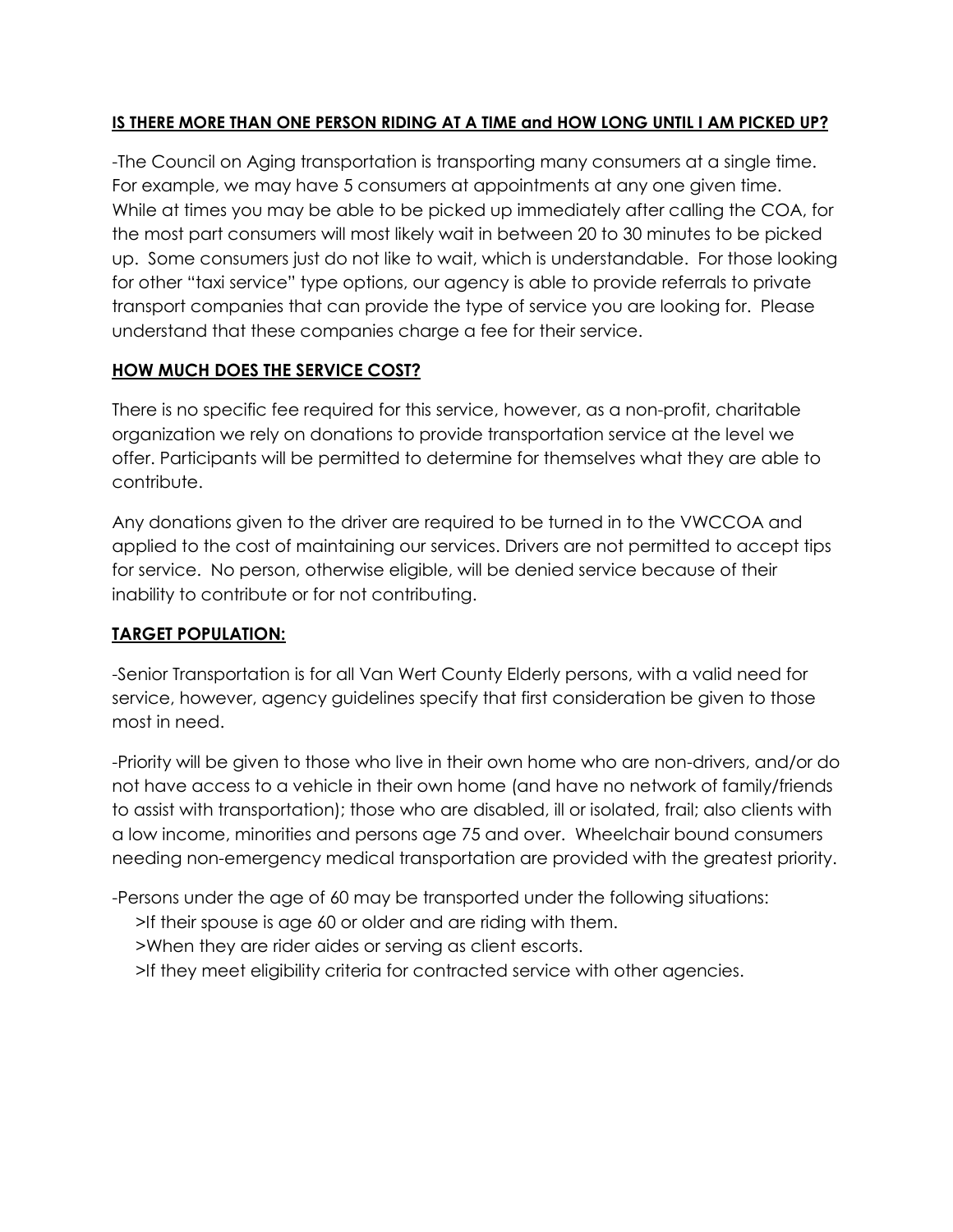### **PRIORITY DESTINATIONS:**

#### *In-County*

- 1. Medical needs including hospitals, clinics, rehabilitation centers, doctors (family practice, specialists, dentists, chiropractors, optometrists, podiatrists, etc.). Also included are mental health needs, prescription medications, medical supplies, Van Wert County Health Department, etc.
- 2. Food related needs including ENS meal site, grocery shopping, application for or pick up of food stamps, food commodities, etc.
- 3. Essential business such as banking, legal matters, taxes, social services, interviews for employment, etc..
- 4. Personal shopping (examples: clothing store, discount stores, hardware store, laundromat, etc.)
- 5. Funeral home visitations.
- 6. Social and recreational needs including nursing home visitations.
- 7. Transportation from hospitals or nursing homes after dismissal will only be done if time allows. This also depends on the health of the client and their suitability for non-emergency medical transportation. The VWCCOA does not provide moving services for items other than what an individual can carry with them during their discharge.

#### **BUMPING PROCEDURES/COMBINING OF TRIPS:**

-Clients may be asked to change the date or time of trip due to another client, in need of transportation for a destination of higher priority. The client being bumped will be notified as soon as bumping is necessary.

-To maximize transportation services, consumers may need to have their transportation combined with another trip. Consumers traveling to out of county destinations will be informed if their trips are combined.

#### **OUT OF COUNTY TRANSPORTATION:**

The VWCCOA only provides Medical non-emergency rides out of the county. Trips must be within a 50 mile radius of the VW Council on Aging physical location. If space is available in the schedule, trips to the Social Security office in Lima will be permitted.

#### **DIALYSIS TRANSPORTATION:**

-Prior to receiving transportation services, consumers needing transportation to dialysis will need to meet with our outreach worker. During this assessment the VWCCOA will review the overall needs of the consumer, review the consumer's plan regarding their dialysis transportation and provide input as to how the VWCCOA can assist with their transportation plan.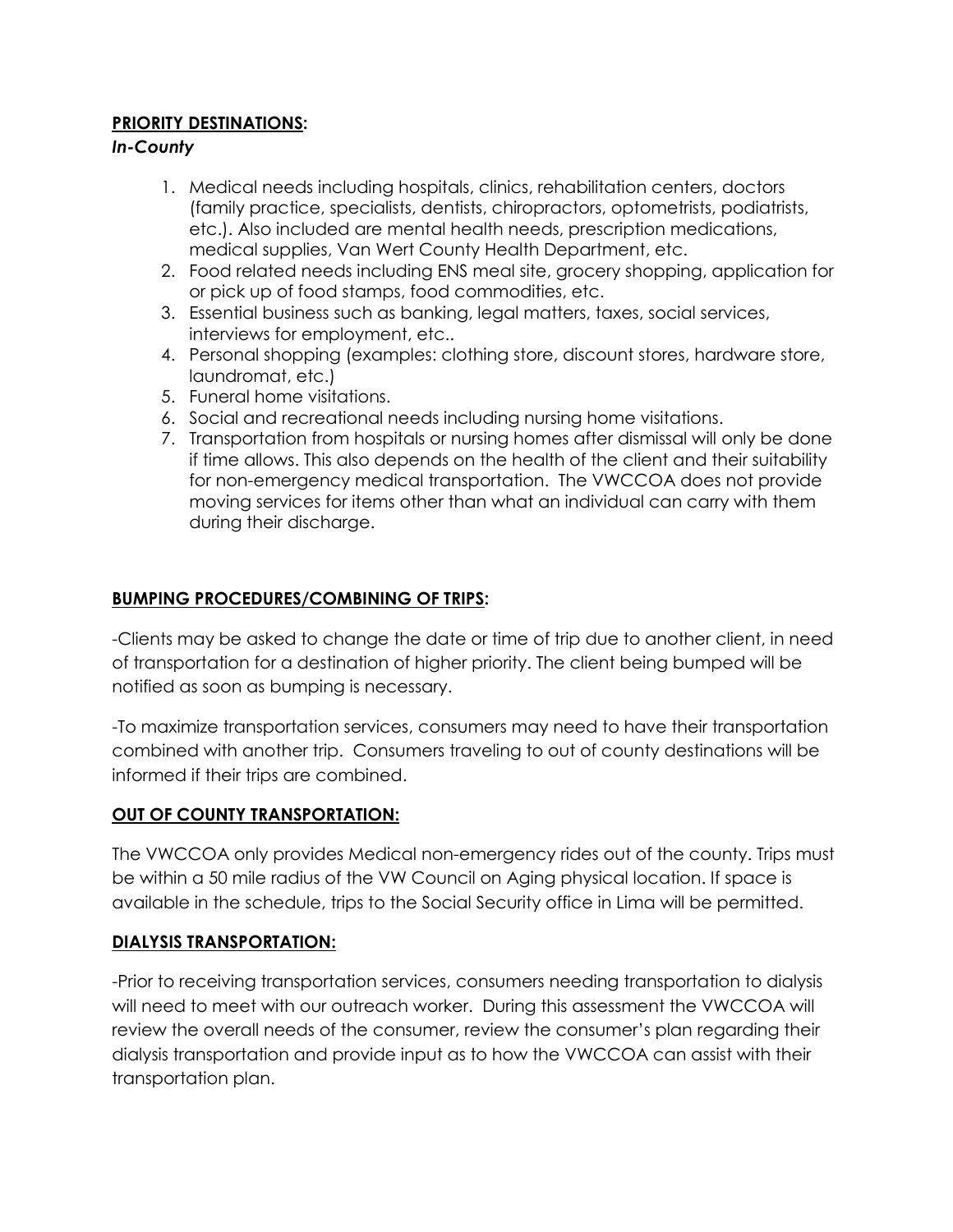-As a fairness standard, Dialysis transportation consumers will be provided 4 one way trips per week. For example, Monday transportation is provided to and from Dialysis (this would be 2 one way trips), on Wednesday and Friday take consumer to dialysis (this would be 2 one way trips) which equals a total of 4 one way trips. Other considerations regarding this will be assessed during the pre-transportation outreach assessment.

### **GUIDELINES FOR WHEN A CLIENT CANNOT BE TRANSPORTED:**

- -The VWCCOA does not provide return transportation for individuals under anesthesia unless a caretaker is with the individual. Caretakers must be of sound mind and body.
- -Do not meet Van Wert County Council on Aging eligibility standards. (Spouse or client riding with the person must be age 60 or older)
- -Do not meet eligibility criteria for contracted services with other agencies.
- -Are not able to wait an average of 20 to 30 minutes to be picked up after their appointment.
- -Are incontinent and/or need bathroom assistance. Clients using protection such as depends and/or catheters may be transported.
- -Are confused, disoriented, and/or inebriated to a degree that affects their safety or the safe transport of others, including the drivers.
- -Display Disruptive Behavior; Ignore safety regulations
- -Need immediate medical treatment such as an emergency as a result of an accident

or illness where an EMT is needed. (Do Not Confuse Senior Transportation with Ambulance Service)

- -Have been suspended from attending the VWCCOA Senior Center.
- -Have an active contagious skin condition
- -Have an active contagious medical condition
- -Have an active bug infestation in their home
- -It is suggested for safety that any client plus wheelchair or electric cart not exceed 700 lbs.
- -Are wheelchair users with multiple steps and no ramp, unless a portable ramp is available and can be safely used.
- -The request is for day or time when the vehicles are not in operation, including holidays, snow days, fog, break-down time, etc.
- -Refuse to wear a seat belt or approved safety harness.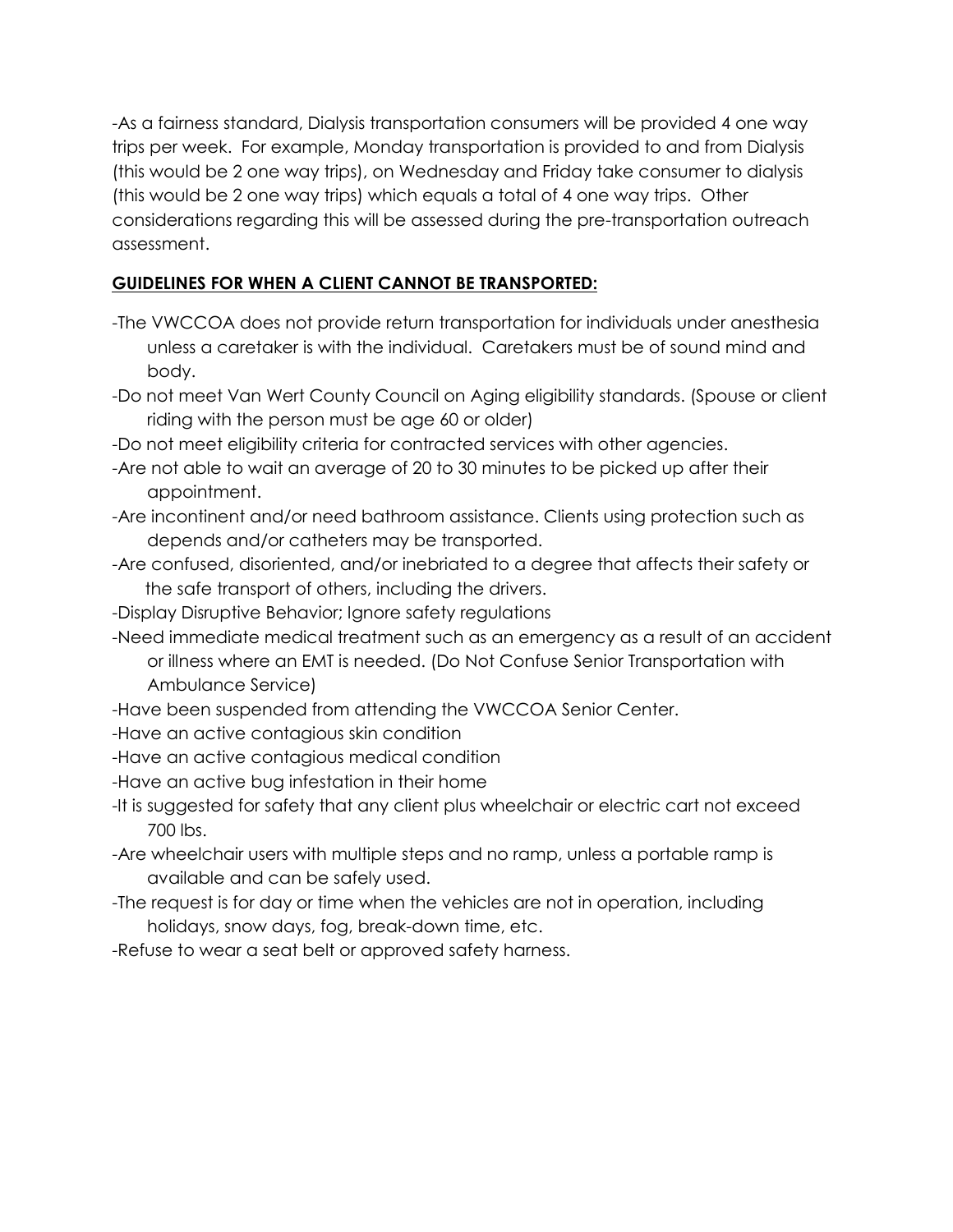### **TRANSPORTATION and REALATED NEEDS NOT PERMITTED:**

A) Transporting of pets (unless it is a certified Service Dog). If it is a service dog the VWCCOA will need to know:

- -Is the dog a service animal required because of a disability?
- -What work or tasks has the dog been trained to perform or provide?
- B) Out of county shopping
- C) Handling of clients' money/financial transactions. Handling of client medicines.

### **RIDE ESCORTS:**

Escorts are needed when (the VWCCOA does not provide an escort service):

- A) The client has limited ambulation and needs assistance beyond the scope the driver can provide.
- B) The client needs emotional support,
- C) The client is disoriented,
- D) The client has a disability that requires assistance from an escort. Examples would be those who may be sight or hearing impaired.

### **SCHEDULING OF TRANSPORTATION SERVICES:**

1. Schedule for specific appointment may be done up to 3 months in advance . -*Out-of-County transportation* should be scheduled at least 2 weeks in advance. Out of Town trip requests fill very quickly and are limited to schedule availability and the agency's annual budget constraints.

-*In County Transportation* should be done with at least 48 hours' notice. If client is unable to provide 48 hours' notice, they will be taken to the destination if driving time and van space are available.

- 2. Van service is available Monday through Friday from 8:00 a.m. to 3:30 p.m.. Doctors' appointments should not be scheduled after 2:30 p.m. to ensure a ride home after the appointment.
- 3. All appointments must be made through the Council on Aging office and will be assigned to one of our drivers.
- 4. Information needed when Scheduling will be: -name of client, address, phone number, destination address and building suite #, date and time of appointment, and time you would like picked up. Drivers will not make assignments on their own and will require that clients call the Council on Aging office for all transportation scheduling.
- 5. The Council on Aging will accept appointments for all services as long as there are available openings within the day's schedule. When the schedules are full, requests will not be accommodated to avoid crowding of schedule, resulting in poor service and unhappy consumers. The consumer is responsible for arranging appointments with their medical provider.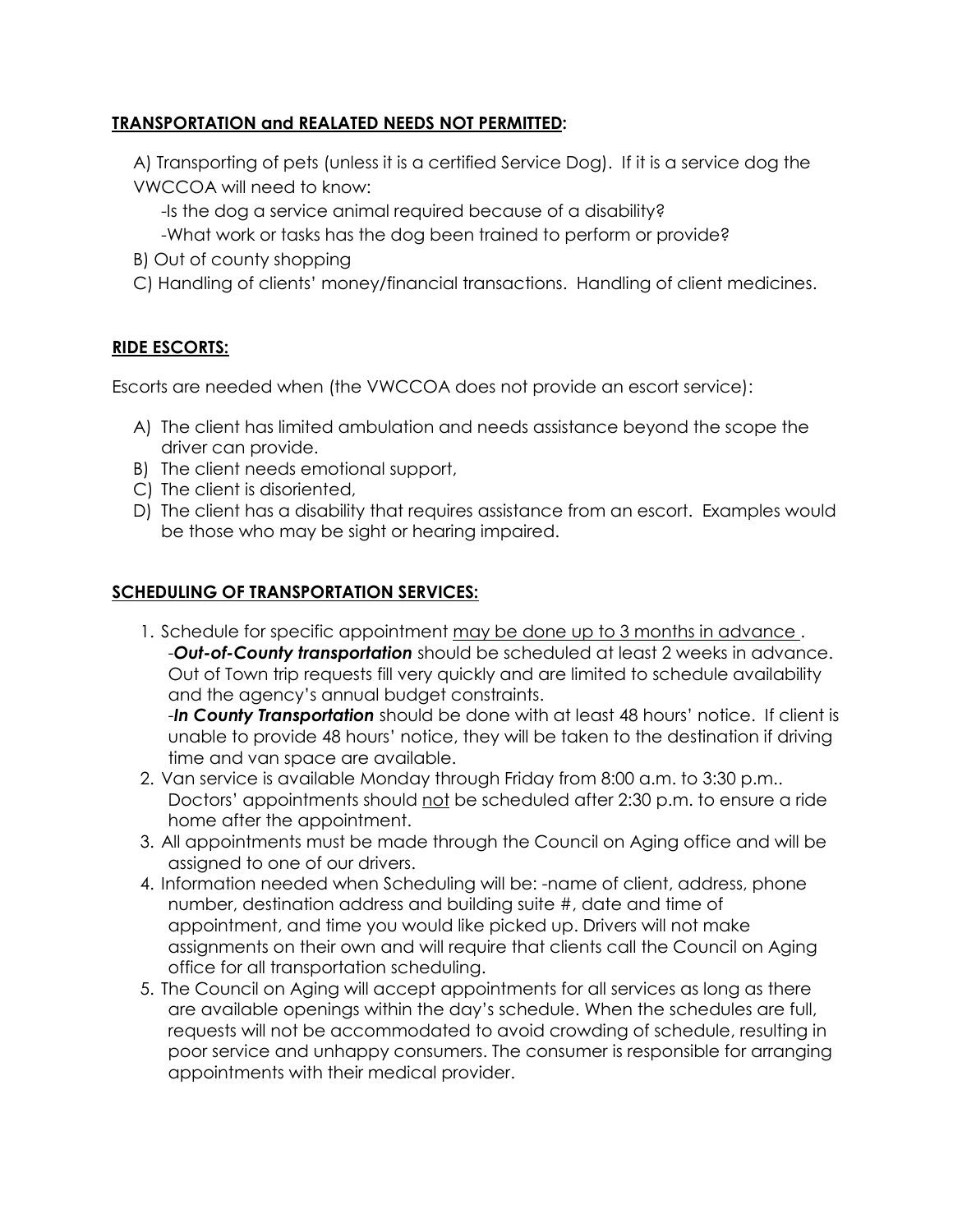- 6. *First priority* is given to clients requiring medical transportation, who are in wheelchairs. *Second priority* is medical appointments with no wheelchairs. *Third priority* is all other appointments that are essential to a person residing in their own home. If necessary, clients will be asked to share rides to medical appointments, grocery store, shopping center, etc. if there is more than one client going that way. The same is true for out-of-county trips, even though an extended wait may be necessary at times.
- 7. When Scheduling, the client should advise the office of any and all stops that are to be made in the scheduled trip. These will be written on the drivers schedules and only scheduled stops will be accommodated.
- 8. To allow for ample time on the schedule, the client should specify if they use an assistive device such as a wheelchair, walker, or cane.
- 9. Consumers must be dressed and ready to transport when the driver arrives. If the consumer is not ready for pick up when the driver arrives, they may have to leave to keep on their schedule and the consumer can contact the Council on Aging to reschedule.
- 10. If the client does not respond to the driver knocking on their door, the driver will contact the COA to have the Transportation Manager telephone the client. If the Transportation Manager cannot reach the client by phone, the client card will be used to notify the emergency contact that is listed. If the emergency contact cannot be reached within a reasonable amount of time, then the Transportation Manager in consultation with the Director will contact the local police department for a wellness check
- 11. Clients must call when appointments are finished and pick up is necessary. Delays cannot be avoided, at times, due to the busy schedule. Do not ask the driver to sit and wait for you- this is not allowed. Average wait time to be picked up after an appointment is 20-30 minutes.
- 12. The Council on Aging has the right to cancel all trips that have been arranged, in the event of bad weather and unsafe driving conditions. Trips also may need to be cancelled due to vehicle break down, illness of drivers, or other unforeseen circumstances and if a client does not have a safe pathway to their door during winter months.
- 13. Excessive no call/no show on scheduled trips will be addressed with the consumer.

#### **ENTERING HOMES:**

-Drivers may enter homes of clients who are wheelchair users and any others who need driver assistance, e.g., carry in groceries, assist with coat, lock or unlock doors, etc. -Drivers are not responsible for physically lifting clients to and from beds, chairs, or wheelchairs.

-Drivers are not responsible for handling of or changing personal equipment of clients such as portable oxygen machines. It will be the determination of the Transportation Manager and Director, after consultation with the family or organization, as to the transportation of clients with special needs and whether it is within the scope of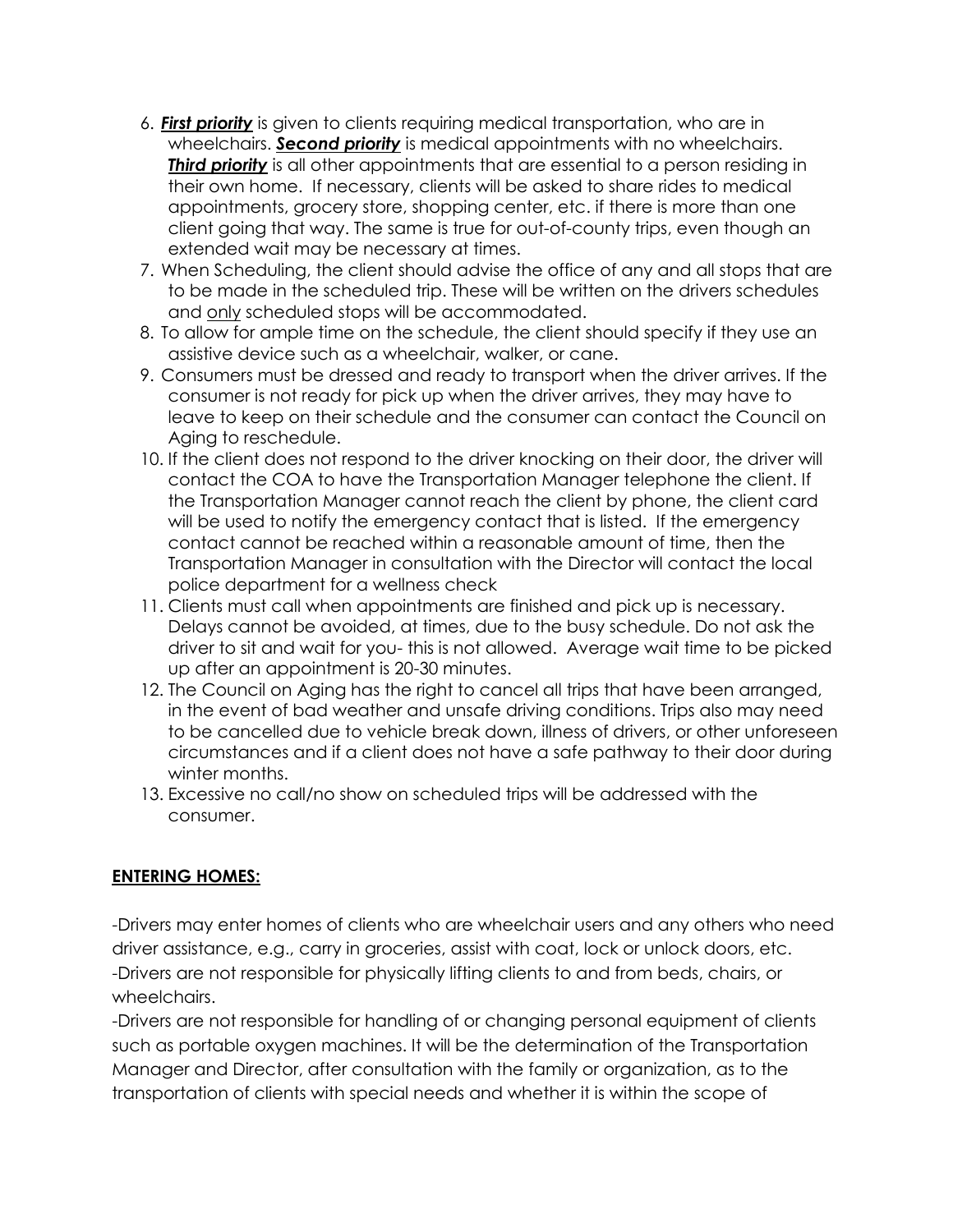transportation services offered. Escorts may be needed for those with medical equipment (see Escort section above).

# **STEPS (Wheelchair Users):**

- A: The Van Wert County Council on Aging may require that a ramp be built before transporting, or if transport has begun, before continuing the service. We can provide agencies that assist with ramp building.
- B: The Van Wert County Council on Aging may require the assistance of a family member for clients who are wheelchair users.
- C: Drivers have discretion to postpone the trip if they do not have assistance, and feel that the steps cannot be safely negotiated without assistance. Drivers are not permitted to "bump" wheelchairs up or down steps.
- D: If the driver evaluates the entry of the home and feels that it is unsafe to navigate a person in a wheelchair or assistive device, the transport will not be conducted.
- E: These guidelines do not address all contingencies that may be encountered. The driver is expected to use good judgment in each situation, to the best of his/her ability.

# **CLIENT SUSPENSION FROM TRANSPORTATION SERVICES:**

Realizing the importance of safety at all times, van riders have the responsibility to conduct themselves in a manner which permits the safety of themselves and others riding the van. If a consumer is suspended from Transportation Service, it may also result in the suspension of other COA services during the suspension period.

# **Suspension for Disruptive Behavior**

- A: Disruptive behavior shall be sufficient reason for suspension from COA transportation services.
- B: Disruptive behavior shall include, but not necessarily limited to the following: complaining and berating of agency staff or agency protocols, physical fighting, verbal loud arguing, excessive use of profanity, violent or bullying/abusive behavior or threats of such behavior to participants, clients and/or agency staff, immoral conduct, theft, criminal behavior and destruction of agency property.

# **Suspension for Other Reasons**

A: Extreme lack of normal hygiene and health habits is a valid reason for suspension.

1. The Van Wert COA will work with the consumer in making referrals to the home health department, visiting nurses, or other applicable agencies to assist in personal cleanliness before authorizing the suspension.